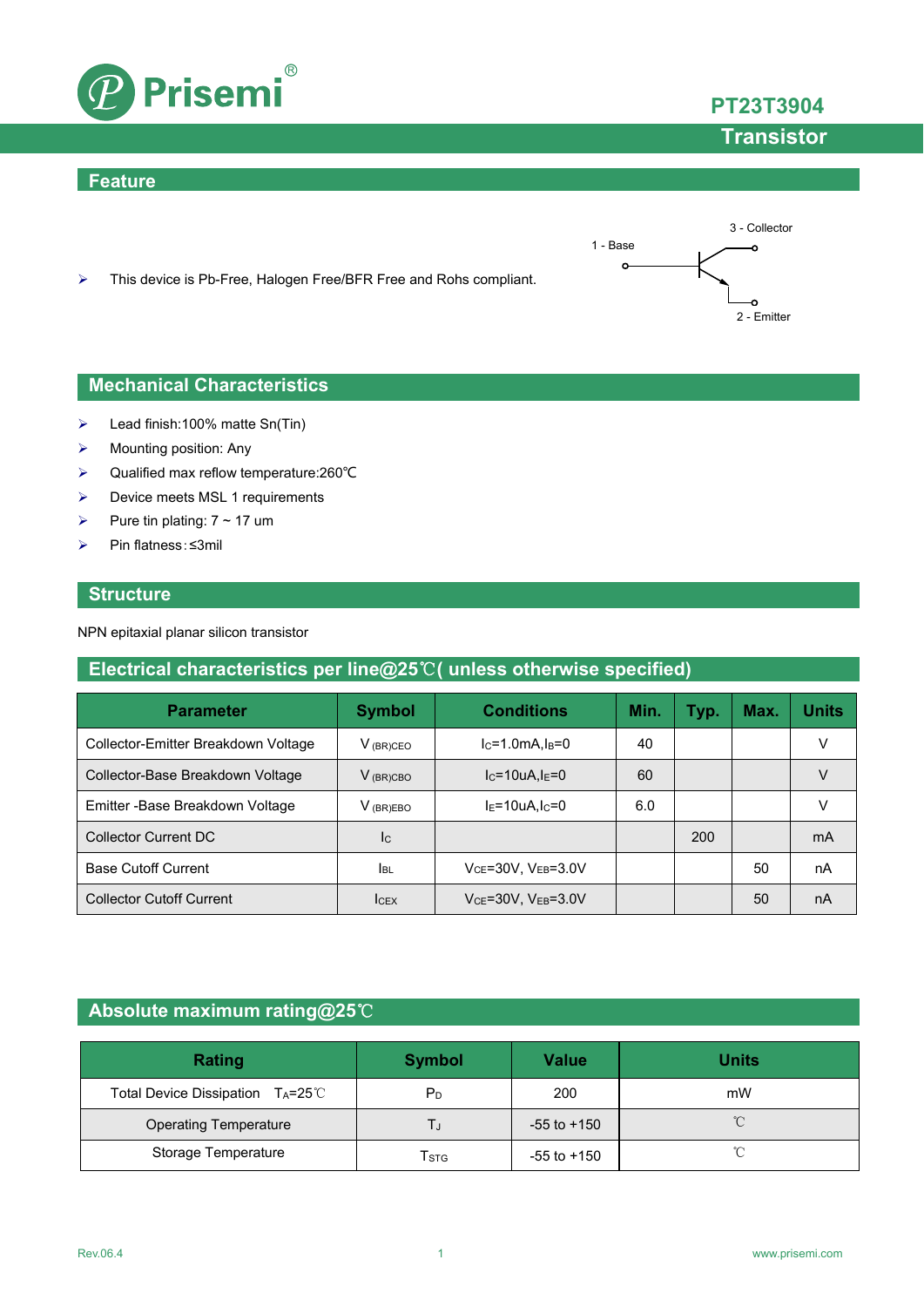# **Absolute maximum rating@25**℃

| <b>Parameter</b>                            | <b>Symbol</b>   | <b>Conditions</b>          | Min. | Typ. | Max. | Units |
|---------------------------------------------|-----------------|----------------------------|------|------|------|-------|
| DC Current Gain                             | $H_{\rm FE}$    | $IC=10mA, VCE=1.0V$        | 100  |      | 300  |       |
| DC Current Gain                             | $H_{FE}$        | $IC=50mA, VCE=1.0V$        | 60   |      | -    |       |
| <b>DC Current Gain</b>                      | H <sub>FE</sub> | $IC=100mA, VCE=1.0V$       | 30   |      | -    |       |
| <b>Collector-Emitter Saturation Voltage</b> | $V_{CE(sat)}$   | $IC=50mA, IB=5.0mA$        |      |      | 0.3  |       |
| <b>Base-Emitter Saturation Voltage</b>      | $V_{BE(sat)}$   | $lc = 50mA$ , $ls = 5.0mA$ |      |      | 0.95 | v     |

# **Small-Signal Characteristics**

| <b>Parameter</b>               | <b>Symbol</b>    | <b>Conditions</b>                                        |                 | Max.                     | <b>Units</b>         |
|--------------------------------|------------------|----------------------------------------------------------|-----------------|--------------------------|----------------------|
| Current-Gain-Bandwidth Product | $f_{\top}$       | $IC=10mA, VCE=20V,f=100MHz$                              |                 | $\overline{\phantom{a}}$ | <b>MHz</b>           |
| <b>Output Capacitance</b>      | C <sub>obo</sub> | $V_{CB} = 5.0V$ , $I_E = 0$ , $f = 1.0MHz$               |                 | 4.0                      | pF                   |
| Input Capacitance              | C <sub>ibo</sub> | $V_{EB} = 0.5V$ . Ic=0. f = 1.0MHz                       |                 | 8.0                      | рF                   |
| Input Impedance                | h <sub>ie</sub>  | $V_{CE}$ =10V, I <sub>C</sub> =1.0mA, f=1.0kHz           |                 | 10                       | $k\Omega$            |
| Voltage Feedback Ratio         | h <sub>re</sub>  | $V_{CE}$ =10V, I <sub>C</sub> =1.0mA, f=1.0kHz           |                 | 8.0                      | $X$ 10 <sup>-4</sup> |
| Small-Signal Current Gain      | h <sub>fe</sub>  | $V_{CE}$ =10V, I <sub>C</sub> =1.0mA, f=1.0kHz           |                 | 400                      |                      |
| <b>Output Admittance</b>       | $h_{oe}$         | $V_{CE}$ =10V, I <sub>C</sub> =1.0mA, f=1.0kHz           | 1.0             | 40                       | umhos                |
| Noise Figure                   | <b>NF</b>        | $V_{CE} = 5.0 V$ , Ic=0.1mA, f=1.0kHz<br>$Rs=1.0k\Omega$ | $\qquad \qquad$ | 5.0                      | dB                   |

# **Switching Characteristics**

| <b>Parameter</b> | <b>Symbol</b> | <b>Conditions</b>                                                    | Min.                     | Max. | <b>Units</b> |
|------------------|---------------|----------------------------------------------------------------------|--------------------------|------|--------------|
| Delay Time       | td            | $V_{CC} = 3.0V$ , $V_{BE} = -0.5V$ .<br>$IC=10mA, IB1=1.0mA$         |                          | 35   |              |
| <b>Rise Time</b> | tr            | $V_{CC} = 3.0V$ , $V_{BE} = -0.5V$ .<br>$I_C = 10mA, I_{B1} = 1.0mA$ |                          | 35   |              |
| Storage Time     | ts            | $V_{CC} = 3.0V$<br>$IC=10mA, IB1=IB2=1.0mA$                          | $\overline{\phantom{a}}$ | 200  | ns           |
| <b>Fall Time</b> | tf            | $V_{CC} = 3.0V$<br>$I_C = 10mA$ , $I_B = I_B = 1.0mA$                |                          | 50   |              |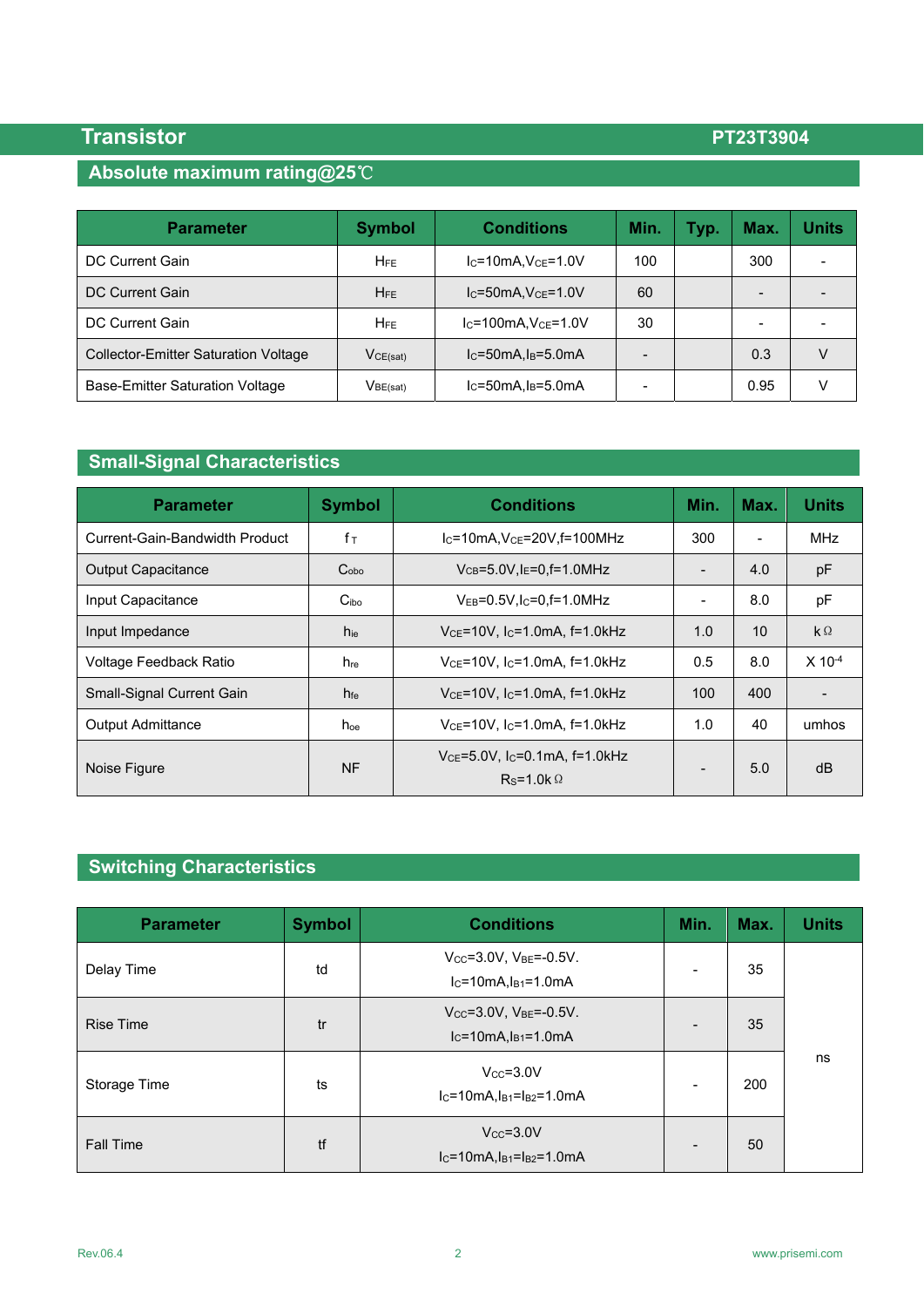## **Typical Characteristics**

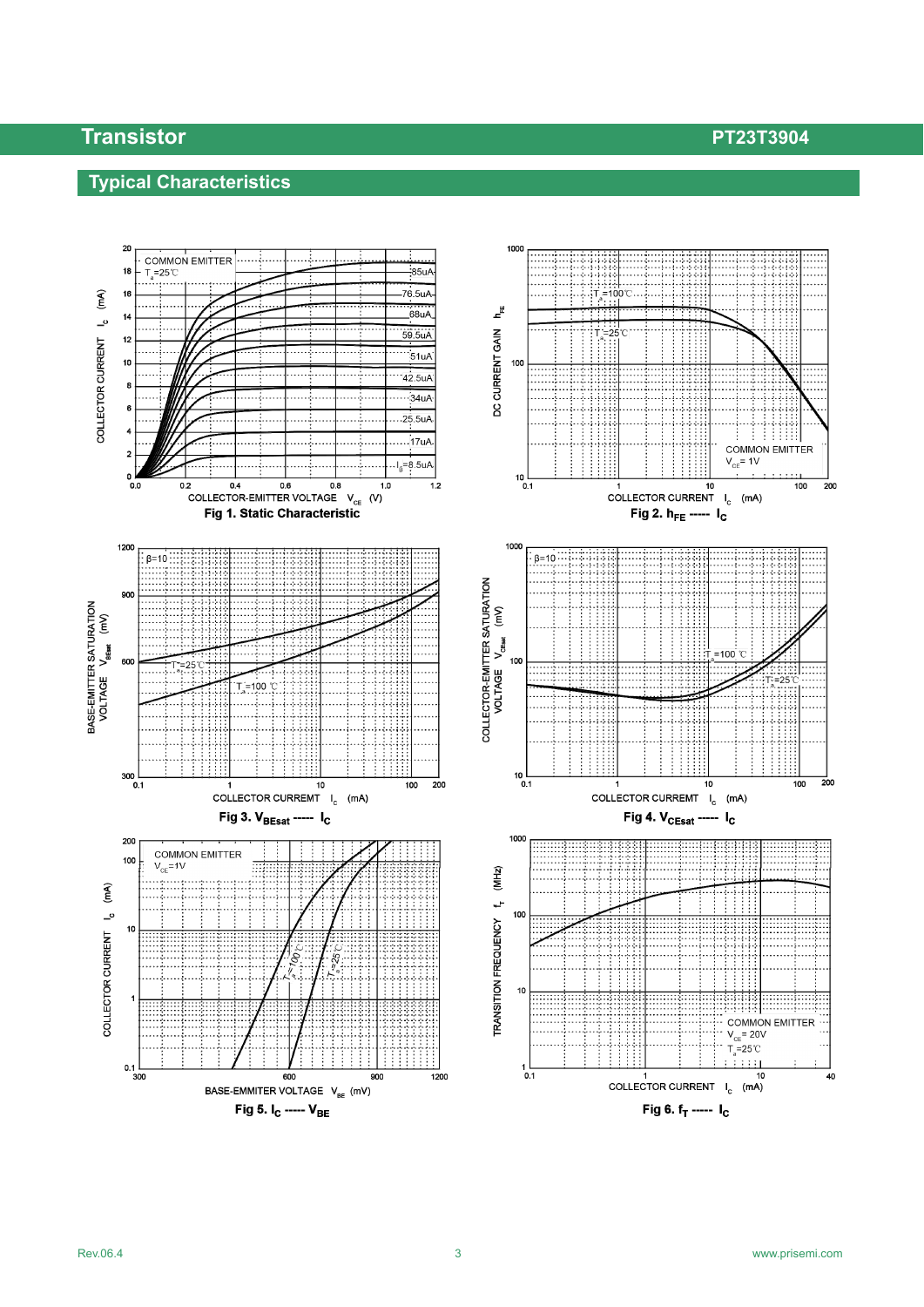

#### **Solder Reflow Recommendation**



Remark: Pb free for 260℃; Pb for 245℃.

### **Ordering information**

| <b>Device</b> | Reel<br>Package  |              | <b>Shipping</b>    |
|---------------|------------------|--------------|--------------------|
| PT23T3904     | SOT-23 (Pb-Free) | $70^{\circ}$ | 3000 / Tape & Reel |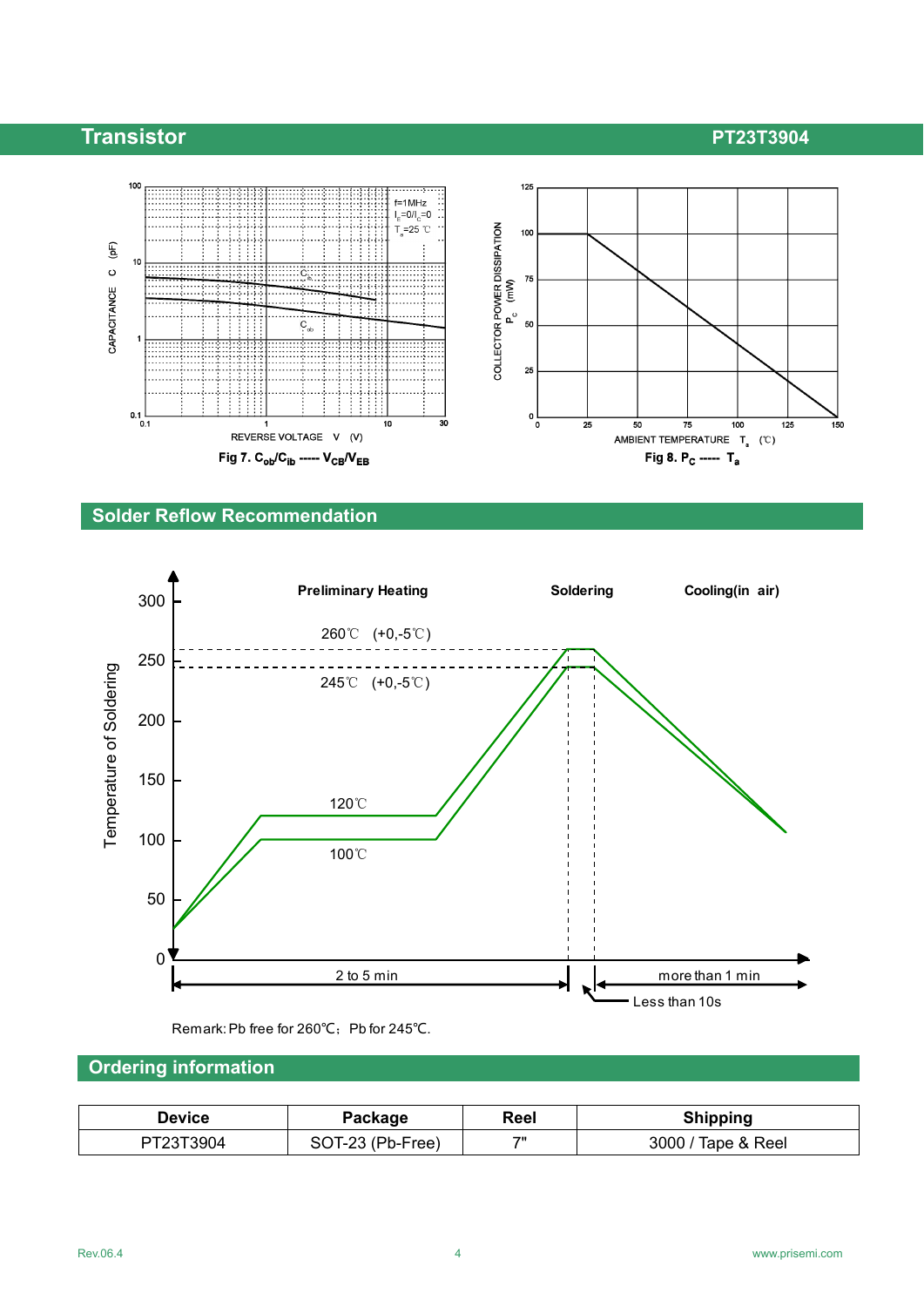# **Product dimension(SOT-23)**







| <b>Millimeters</b><br><b>Dim</b> |             |              | <b>Inches</b> |              |  |  |
|----------------------------------|-------------|--------------|---------------|--------------|--|--|
|                                  | <b>MIN</b>  | <b>MAX</b>   | <b>MIN</b>    | <b>MAX</b>   |  |  |
| A                                | 2.80        | 3.00         | 0.1102        | 0.1197       |  |  |
| B                                | 1.20        | 1.40         | 0.0472        | 0.0551       |  |  |
| C                                | 2.10        | 2.55         | 0.0830        | 0.1004       |  |  |
| D                                | 0.89        | 1.02         | 0.0350        | 0.0401       |  |  |
| E                                | 0.45        | 0.60         | 0.0177        | 0.0236       |  |  |
| F                                | 1.78        | 2.04         | 0.0701        | 0.0807       |  |  |
| G                                | 0.08        | 0.177        | 0.0031        | 0.0070       |  |  |
| н                                | 0.45        | 0.60         | 0.0180        | 0.0236       |  |  |
| J                                | 0.37        | 0.50         | 0.0150        | 0.0200       |  |  |
| K                                | 0.89        | 1.15         | 0.0350        | 0.0452       |  |  |
| L                                | 0.000       | 0.100        | 0.0000        | 0.0040       |  |  |
| θ                                | $0^{\circ}$ | $10^{\circ}$ | $0^{\circ}$   | $10^{\circ}$ |  |  |



| <b>Dim</b> | <b>Millimeters</b> |            |  |  |
|------------|--------------------|------------|--|--|
|            | <b>MIN</b>         | <b>MAX</b> |  |  |
| a          |                    | 0.7        |  |  |
| b          |                    | 1.2        |  |  |
| c          |                    | 2.04       |  |  |
|            |                    | 2.2        |  |  |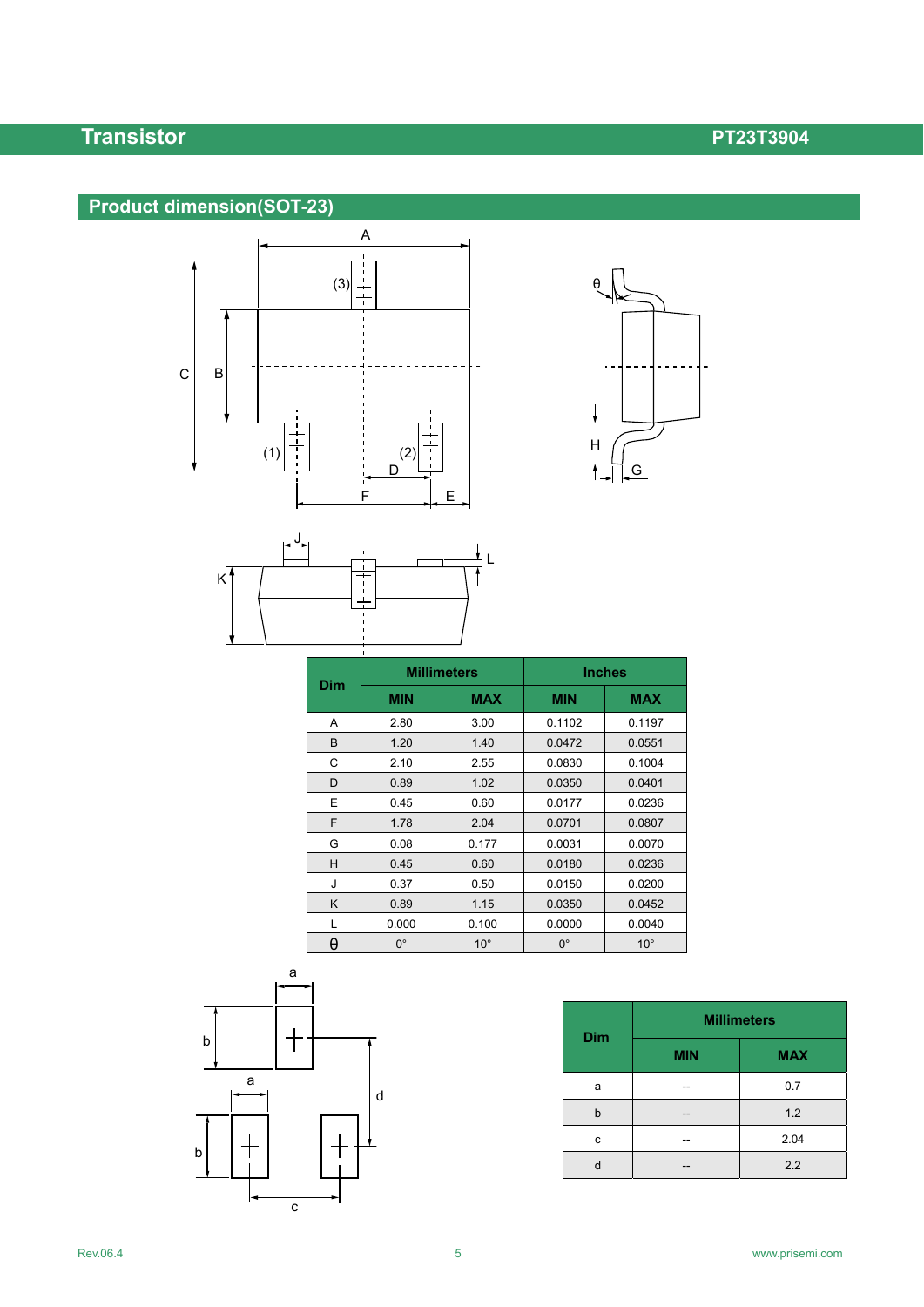### **Load with information**



#### Unit:mm

**Marking information**